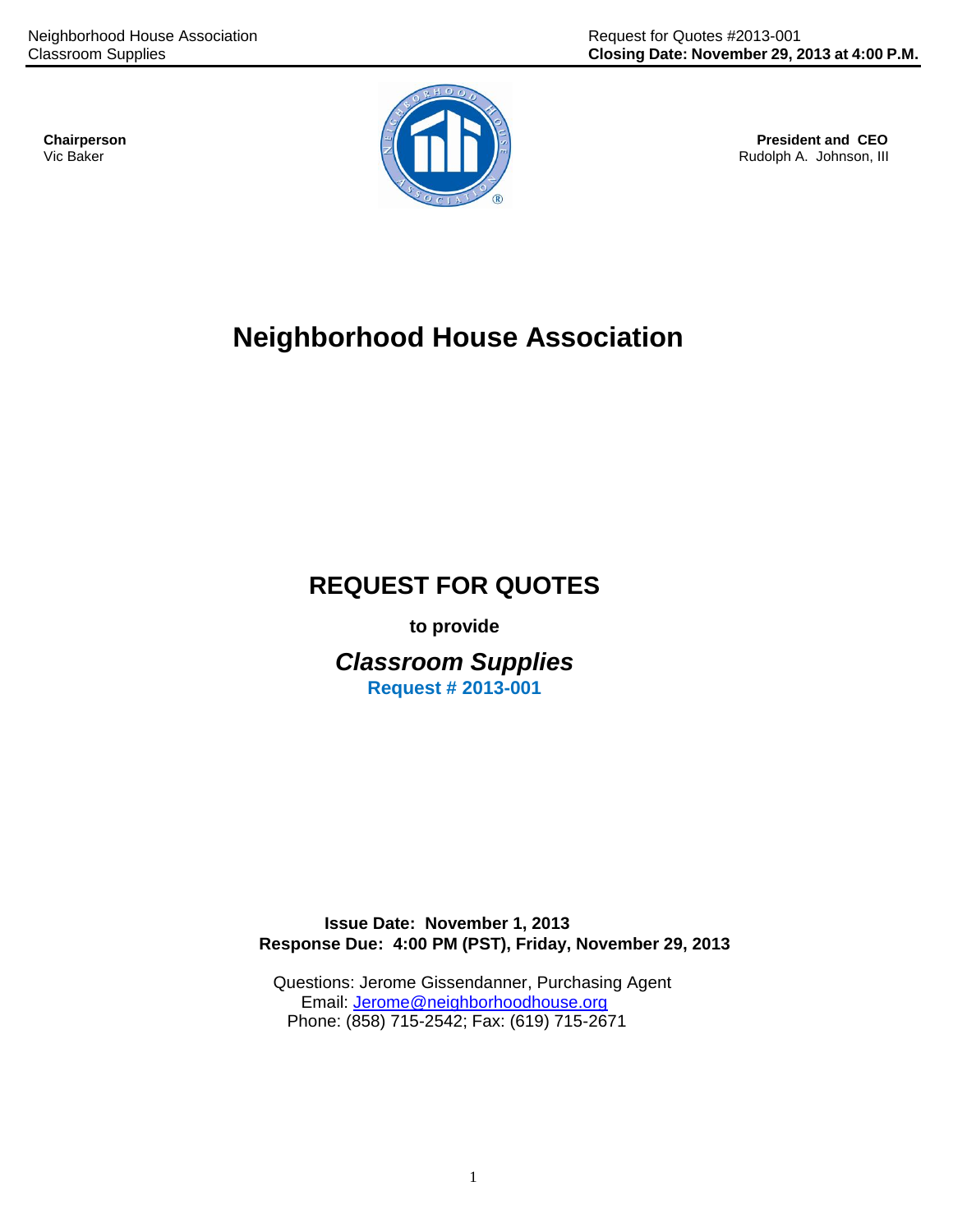## **1.0 REQUEST**

Neighborhood House Association (NHA) is requesting Bids to establish Award Vendor(s) for the current year plus two (2) one-year option years) to provide Classroom Supplies for various locations in the San Diego area. Bids are requested from qualified businesses or individuals ("Bidder") who are interested in providing such products/services. Bidders must demonstrate the ability to perform the work described in this Request for Quote that has significant experience successfully performing comparable work. NHA, at its sole discretion, may award a bid to one, multiple bidders or not award a bid to any bidders.

#### *This Request is not an offer or commitment to purchase any goods or services or to award or enter into a contract.*

### **2.0 REQUEST FOR QUOTES - SUBMITTAL**

This quotation must be signed by an authorized agent and placed in a sealed envelope clearly marked "Bidder's Quote."

#### **ALL BIDS MUST BE SUBMITTED TO: Neighborhood House Association PURCHASING**

 5660 Copley Drive San Diego, CA 92111-7902 Attention: Jerome Gissendanner RFQ #:2013-001 **Submission Deadline: Friday, November 29, 2013 at 4:00 PM**

### **3.0 GENERAL REQUIREMENTS**

Procedures for Submitting Bids:

All bids must be submitted in accordance with the standards and specifications contained within this Request for Quote (RFQ).

Neighborhood House Association reserves the right to waive, at its discretion, any irregularity, which NHA deems reasonably correctable or otherwise not warranting rejection of the quotation.

NHA shall not pay any costs incurred or associated in the preparation of this or any quotation or for participation in the procurement process.

Bids must be specific unto themselves. For example, "*see attached or see enclosed manual*" will not be considered an acceptable quotation. Receipt of all addenda, if any, must be acknowledged in the quotation.

Late Bids will not be accepted. Postmarks will not be accepted in lieu of this requirement. Bids submitted to any other address will be rejected.

All questions shall be submitted in writing. No Questions will be accepted after November 22, 2013 at 5:00 p.m.

### **4.0 METHOD OF AWARD**

NHA reserves the right to reject any or all offers, to waive any discrepancy or technicality and to split or make the award in any manner determined by to be most advantageous to the Agency. NHA recognizes that prices are only of several criteria to be used in bidder selection and offer. The Agency is not legally bound to accept the lowest offer(s).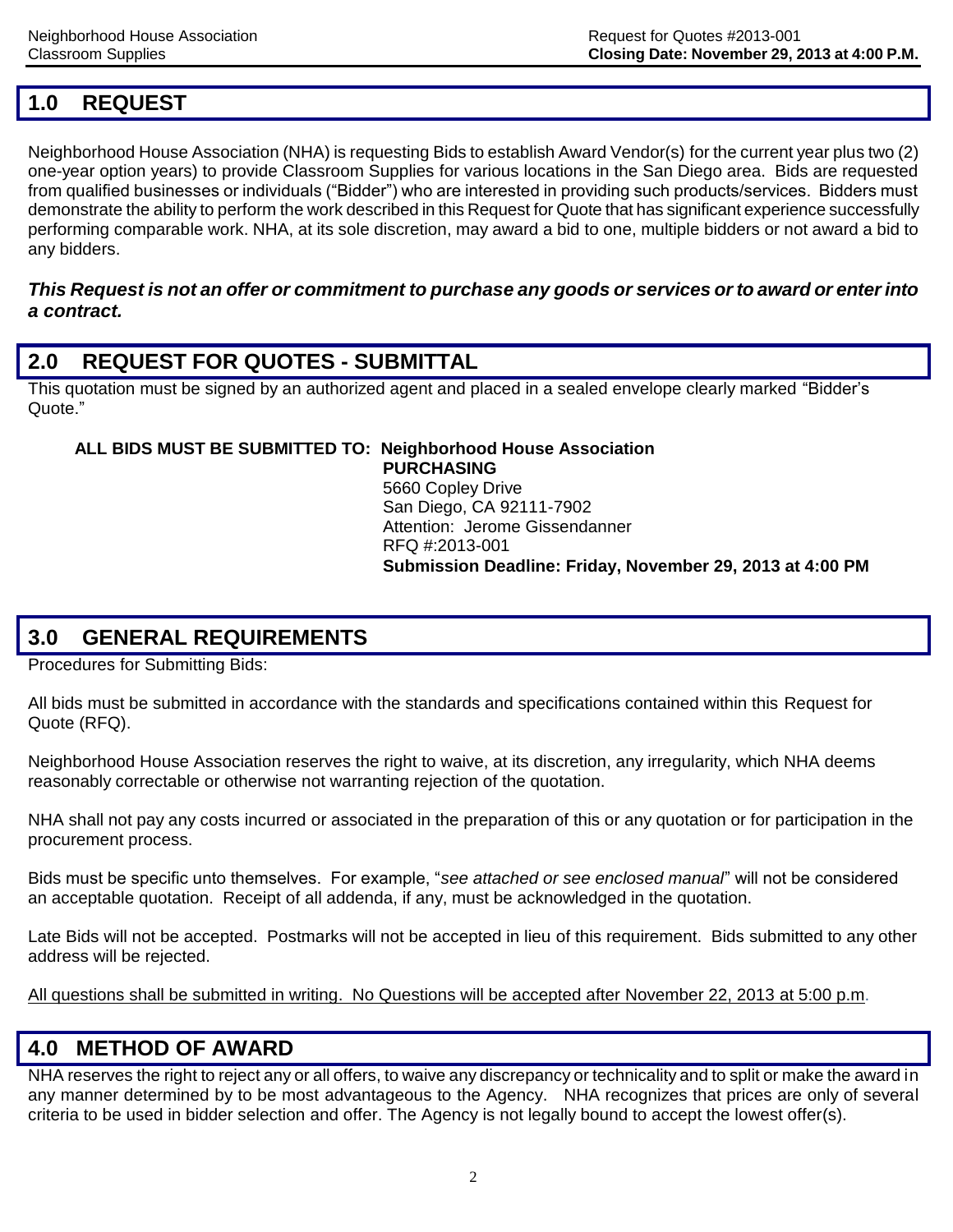## **5.0 SELECTION PROCESS**

This Request is seeking to identify the Bidders(s) most qualified to provide the products/services. NHA, in its sole discretion, will determine which Bidders are most qualified to provide the products/services, based on the information in the bid submittals. These Bidders may be asked to interview with NHA representatives and respond to questions regarding the bid response. NHA may elect to negotiate pricing with one or more of the best-qualified Bidders. NHA, in its sole discretion, will make its final selection of the Bidder(s) whose experience, expertise, reputation, capabilities and past performance is determined to be best suited for the Bid requirements. **NHA may award this bid to multiple bidders.** NHA's decision is final and is not subject to any form of administrative review, appeal or protest.

Notification of Award. NHA will send a letter to award Bidder(s) selected for an award.

## **6.0 CANCELLATION OF PROCUREMENT PROCESS**

NHA may cancel the procurement process at any time. All quotations become the property of NHA. If any proprietary information is contained in or attached to the quote, it must be clearly identified by the BIDDER, otherwise, the BIDDER agrees that any and all documents provided my be released to the public after bid award.

### **7.0 CONTRACTING PROCESS**

Neither this Request nor the selection of a bidder will create a binding commitment on NHA. Upon completion of the selection process, NHA will award a contract to the parties whom it elects to provide the products or services in this Request. A binding commitment will only occur when a contract between NHA and the successful bidder(s) has been fully executed.

### **8.0 CERTIFICATIONS**

The individual signing certifies that he/she is authorized to contract on behalf of the Bidder.

### **9.0 PERIOD OF PERFORMANCE**

The period of performance shall be for one (1) year, renewable in one (1) year increments for a total of three (3) three years at the sole discretion of NHA, with no obligation by NHA to purchase any specific amount of goods.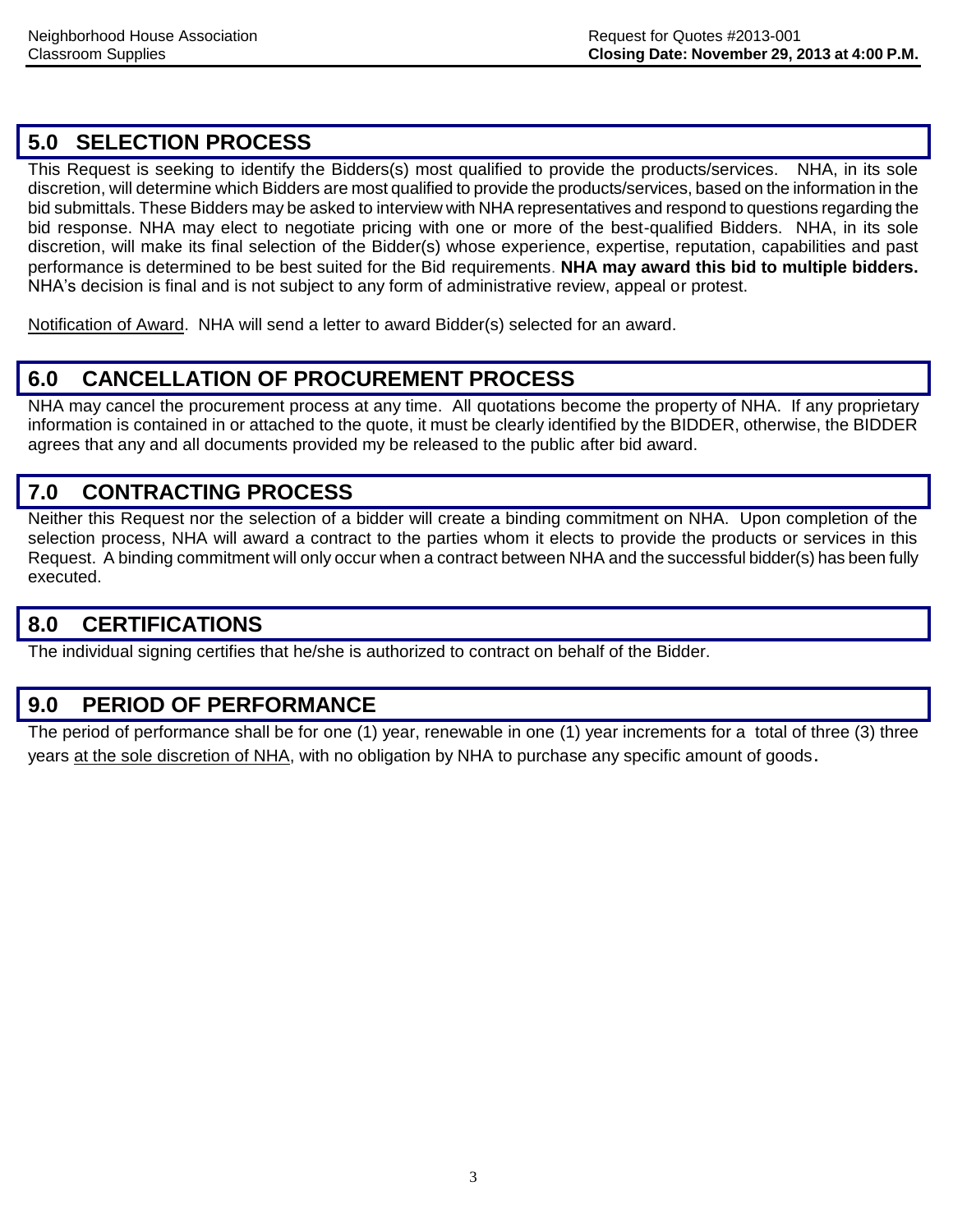#### **INSTRUCTIONS TO BIDDERS**

I. Prices/Notations - All prices/notations must be typewritten or written in ink. No erasures permitted. Mistakes shall be crossed

out, corrections made adjacent and initialed by person signing document. Each item shall be bid separately. **A fillable**

#### **word document of Exhibit A is provided for your convenience.**

- II. Format Use the documents provided. If you decide to submit more than one bid, photocopy our documents.
- III. Pricing/Terms/Tax All pricing shall be quoted both F.O.B. shipping point and F.O.B. destination, (e.g., cash terms less than 20 days should be considered net, excluding applicable tax.
- IV. Period of Firm Pricing Unless stated otherwise elsewhere in this document, prices shall be firm for 45 days after the closing date.
- V. Specification/Changes Wherever brand names are used, the words "or equal" shall be considered to appear and be a part of the specification. If you are quoting another make or model, cross out our nomenclature and insert yours. If no make or model is stipulated, insert yours. Attach applicable specifications and/or brochures. Variations in manufacturers, design, etc., may be acceptable, bidders are encouraged to offer them as alternatives; however, reserves the right to reject those alternatives as non-responsive.
- VI. Recycled Material Wherever possible, NHA is looking for items made from, or containing in part, recycled material. Bidders are encouraged to bid items containing recycled material as an alternative for the items specified; however, NHA reserves the right to reject those alternatives as non-responsive.
- VII. Method of Award NHA reserves the right to reject any or all offers, to waive any discrepancy or technicality and to split or make the award in any manner determined by to be most advantageous to NHA. NHA recognizes that prices are only one of several criteria to be used in judging an offer and NHA is not legally bound to accept the lowest offer.
- VIII. Return of Bid/Closing Date/Return to The bid response shall be delivered to the address above or may also Faxed or emailed to the dedicated Secure Bid FAX number listed above by 4:00 p.m. on the closing date listed above. Bid responses not received by NHA Purchasing by the closing date and time indicated above will not be accepted. The closing date and time and the R.F.Q number referenced above shall appear on the outside of the sealed envelope or on the FAX cover sheet. A duly executed copy of the signature page of this bid document must accompany your response. NHA will not be responsible for and will **not** accept late bids due to busy FAX lines, incomplete transmissions or delayed mail delivery or courier services.
- IX. **All Bidders must submit a Business License, a completed W-9 Form and any specialized licenses or certifications, if required, to be considered for an award.**

#### **IF CHECKED, THE FOLLOWING DOCUMENTS HEREBY MADE PART OF THIS RFQ.**

X APPENDIX "A" X BID SHEET PLANS/DRAWINGS SAMPLES

**\_\_\_\_\_\_\_\_\_\_\_\_\_\_\_\_\_\_\_\_\_\_\_\_\_\_\_\_\_\_\_\_\_\_\_\_\_\_\_\_\_\_\_\_\_\_\_\_\_\_\_\_\_\_\_\_\_\_\_\_\_\_\_\_\_\_\_\_\_\_\_\_\_\_\_\_\_\_\_\_\_\_\_\_\_\_\_\_\_\_\_\_\_\_\_\_**

#### **IF CHECKED, THE FOLLOWING GENERAL CONDITIONS ARE INCLUDED WITH FULL FORCE AND LIKE EFFECT AS IF SET FORTH HEREIN**

X General Terms and Conditions

X Special Conditions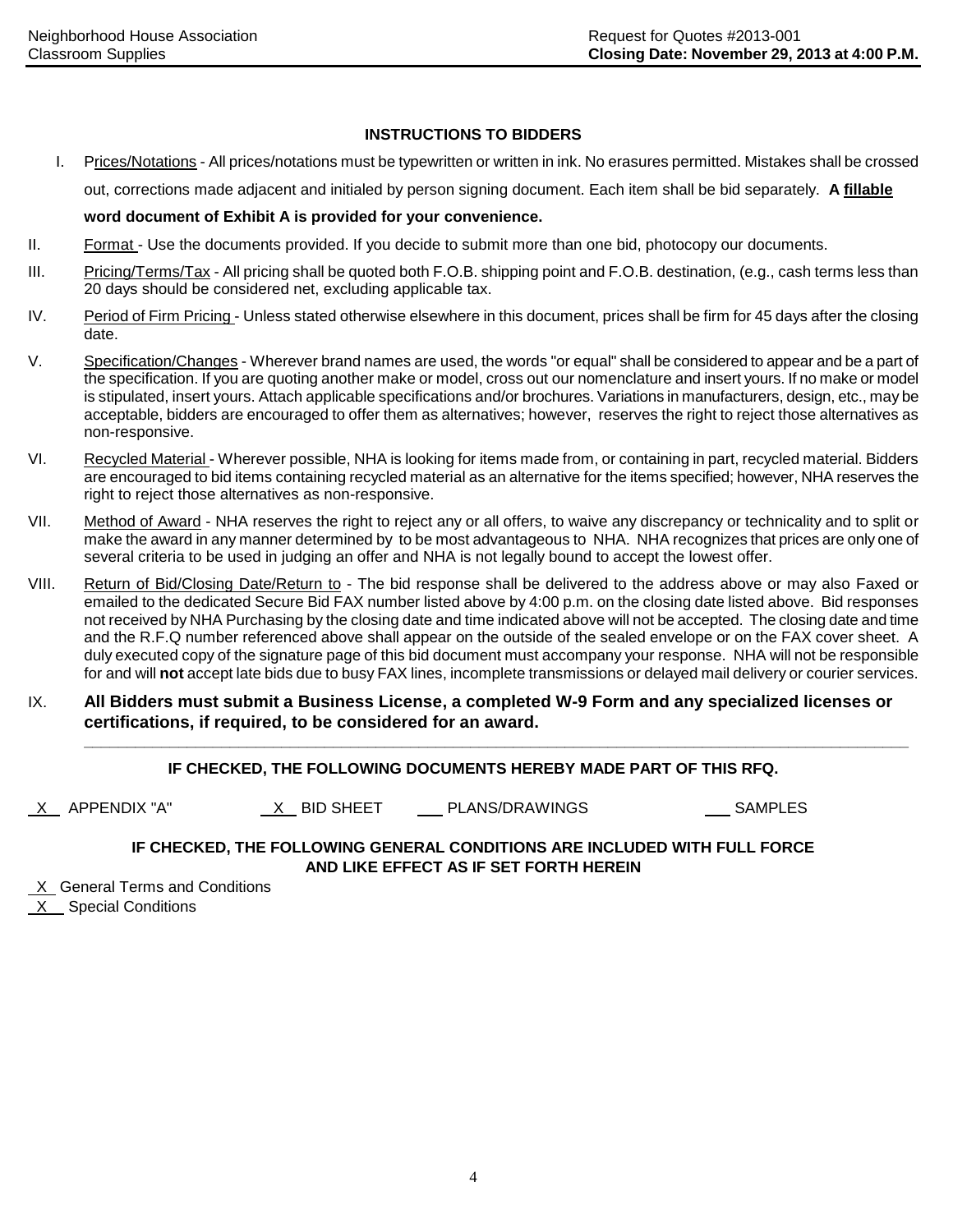#### **General Terms & Conditions Neighborhood House Association**

1. Definitions. The term "Buyer" shall refer to The Neighborhood House Association. The term "Seller" shall refer to the vendor designated on the signature page (or last page) hereof, including its subcontractors and any other third party performing under this Purchase Order ("PO"). The terms "good(s)" and "services" shall refer to the materials, supplies, items, equipment, work and/or services covered by this PO.

2. Acceptance. This PO must be accepted in writing by Seller. If for any reason Seller should fail to accept in writing, any conduct by Seller which recognizes the existence of a contract pertaining to the subject matter hereof shall constitute an acceptance by Seller of this PO and all of its terms and conditions. Any terms, proposed in Seller's acceptance of Buyer's offer which add to, vary from, or conflict with the terms in this PO are hereby objected to. If this PO has been issued by Buyer in response to Seller's offer and if any of the terms herein are additional to or different from any terms of such offer, then the issuance of this PO by Buyer shall constitute an acceptance of such offer subject to the express condition that Seller agree to such additional and different terms herein. Seller shall be deemed to have so agreed unless Seller notifies Buyer to the contrary, in writing, prior to shipping the goods or beginning performance of the services or within 10 days of receipt of this PO, whichever first occurs.

3. Delivery. TIME IS OF THE ESSENCE and deliveries must be made as set forth on the face hereof. If delivery is not completed within the time(s) specified herein, Buyer reserves the right, without liability, in addition to its other rights and remedies, to cancel the entire PO or that part of the PO not delivered, or to extend the time of delivery or payment, correspondingly. If timely delivery is endangered by Seller, Buyer shall have the right to direct Seller to make shipment by the most expeditious means and the total cost of such expedited shipment and handling shall be borne by Seller. Seller shall not ship excess quantities without Buyer's prior written approval. All goods shall be prepared and packed in a commercially reasonable manner suitable for the goods shipped and so as to secure the lowest transportation rates. Seller shall mark all containers with necessary lifting, handling, and shipping information and also purchase order numbers and date of shipment. An itemized packaging sheet must accompany each shipment. Access to the site(s) where goods and/or services are to be delivered, and the surrounding premises', shall be permitted only as directed by Buyer. Seller and its employees shall not have access to, nor shall they enter, certain areas designated as restricted.

#### 4. Price and Payment; Invoices.

(a) Seller agrees that the not-to-exceed price set forth in this PO is firm, and is not subject to increase. Unless otherwise provided on the face of this PO, the price as herein stated shall include all costs for packing, insuring, and transporting the goods ordered to Buyer's facility, and all taxes. Buyer, as a tax exempt entity, shall not be liable for any taxes with respect to this PO unless Seller is required by law to collect from Buyer. All such taxes and other charges shall be stated separately on Seller's invoice.

(b) Seller warrants that the prices charged for the goods and services covered by this PO are the lowest prices charged and on terms no less favorable than accorded by Seller to any other customer for the same or like goods and services in equal or less quantities under similar circumstances. Buyer shall have the right to inspect and audit Seller's books, records, and catalogs pertaining to the performance of this PO, at all reasonable times, with five (5) days' written notice, for the purpose of determining the correctness and propriety of amounts billed by Seller.

(c) Unless otherwise agreed, payment due dates, including discount periods, will be computed from the date of receipt of all goods and services or date of receipt of correct invoice, whichever is later.

(d) Invoices shall be submitted containing the following information: PO number, item number, description of goods and services, sizes, quantities, unit prices, and extended totals, in addition to any other information specified in this PO. Payment of an invoice shall not constitute acceptance of goods or services and shall be subject to adjustment for errors, shortages, defects in the goods or services, or other failure of Seller to meet the requirements of the PO. Vendor(s) shall provide invoice within 30 days of shipping goods. Vendor shall contact NHA's Procurement Department if they have not received payment within 30 days.

(e) Seller, including any subcontractor(s) hired by Seller to perform on its behalf hereunder, awarded contracts of more than \$2,000, shall comply with all applicable provisions of the Davis-Bacon Act (40 U.S.C. §§ 276a to 276a-7) as supplemented by Department of Labor Regulations (29 CFR Part 5), including the requirement that the correct scale of wages to be paid be posted by Seller in a prominent and easily accessible location at the worksite(s).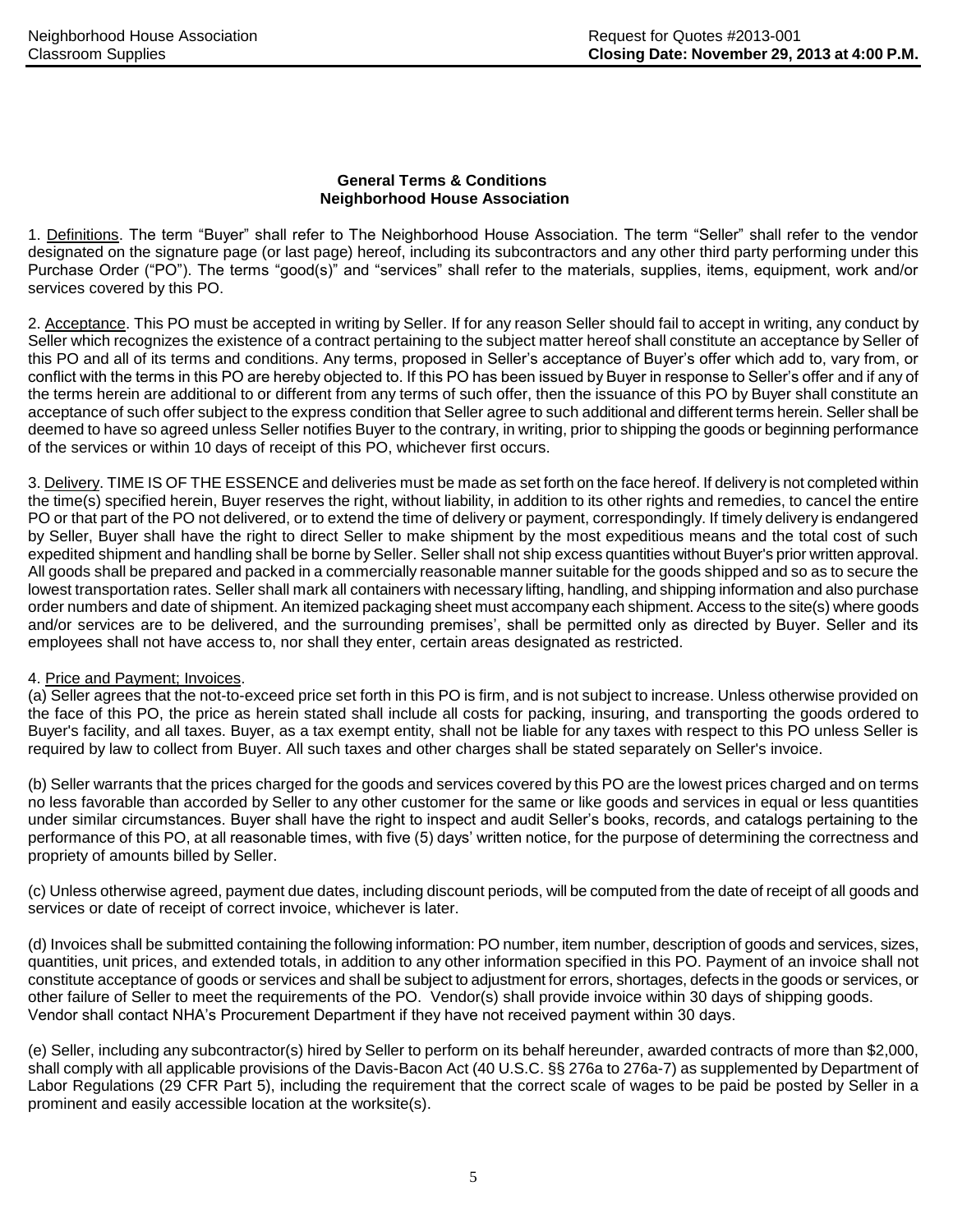(f) Seller shall be solely responsible for prompt payment of compensation to its personnel. Such prompt payment shall occur not later than thirty (30) days after Seller receives payment from Buyer pursuant to this Agreement and shall be paid out of such amounts as are paid to Seller under this PO. Seller shall pay and report, for all personnel assigned to perform any of the obligations of Seller under this PO, all federal, state and local income tax withholding, social security taxes, and unemployment insurance applicable to such personnel. Seller shall be solely responsible for any health or disability insurance, retirement benefits, or other welfare or pension benefits (if any) to which such personnel may be entitled.

(g) Seller assures and certifies to Buyer that it and any subcontractor hired to perform on its behalf hereunder, are not currently suspended, debarred, or otherwise prohibited (i) by the Federal Government from bidding on, accepting or being awarded federally funded contracts, either as a contractor or subcontractor; or (ii) by the State of California from bidding on, accepting or being awarded public works contracts, either as a contractor or subcontractor. Seller agrees to inform Buyer within forty-eight (48) hours of any change in its debarment status.

5. Inspection and Acceptance. Buyer shall have a reasonable time (but not less than 10 days) after receipt to inspect the goods and services tendered by Seller. If any goods or services delivered do not meet the requirements of this PO, Buyer shall have the right to reject any such goods or services. Buyer may elect to reject the entire goods and services tendered even if only a portion thereof is nonconforming. If Buyer elects to accept nonconforming goods or services, Buyer, in addition to its other remedies, shall be entitled to deduct a reasonable amount from the price thereof to compensate Buyer for the nonconformity. Payment for any good or service shall not be deemed an acceptance thereof. Nor shall Buyer's failure to strictly and/or promptly enforce any of its rights be construed as a waiver of any of Buyer's rights hereunder. Buyer, expressly reserves the right to enforce any and all rights it has herein, at any such time as Buyer, in its sole discretion, deems appropriate.

Acceptance of any goods or service after inspection shall not constitute a waiver of any warranty made by Seller hereunder or implied by law, nor shall it preclude Buyer from revoking its acceptance thereafter for any latent defects or fraud.

6. Warranty. Seller warrants title to the goods and that all goods and services furnished hereunder: (i) will be in full conformance with the specifications, blueprints, drawings, samples and/or data or other description(s) furnished by Buyer or by Seller and approved by Buyer; (ii) will perform as specified herein or otherwise represented by Seller (even if such representations do not appear on the face hereof); (iii) will be merchantable and fit and sufficient for the use intended by Buyer; (iv) will be free from defects in material, workmanship, manufacture and design (where design is Seller's responsibility). Seller's warranty shall be effective for a period of time as set forth on the face of this PO. If no such period is stated, the warranty shall be effective for a period of one (l) year from the date of acceptance. This warranty will run to Buyer and to Buyer's customers and users of its products. In addition to other remedies which may be available at law or in equity, Buyer may, at its option, return to Seller for full credit any goods which do not meet the warranties specified herein or require correction or replacement of such goods, all at Seller's risk and expense. Packing and shipping shall be at Seller's cost, including the cost of premium transportation when any goods are critical to Buyer's delivery schedule.

7. Risk of Loss. Seller assumes title of and all risk of loss or damage associated with the goods and/or services to be delivered by Seller until Buyer's acceptance as provided in Section 5, above; and (ii) all risk of loss or damage to any goods rejected by Buyer or as to which Buyer has revoked is acceptance, from the time of such rejection or revocation. If used in this PO, the term "FOB" refers to transportation charges only and it does not vary the foregoing provisions of this section.

8. Insurance. Unless more specific insurance provisions are attached, the following shall apply: At all times during its performance hereunder, Contractor shall obtain and keep in force general liability insurance including coverage for death, bodily injury, property damage, including products liability and automobile coverage, with limits of not less than One Million Dollars (\$1,000,000) per occurrence. Such insurance shall be primary insurance, and any liability or insurance of Corporation shall be excess only. Such insurance shall waive any right of subrogation against Corporation and shall specifically cover Contractor's obligations to defend, indemnify and hold Corporation harmless as provided herein.

9. Indemnification. Seller agrees to defend, indemnify and hold Buyer and each of its directors, officers, employees, agents, representatives and affiliates (including, without limitation, the administrators of Buyer's employee benefit plans) harmless from and against any and all liabilities, obligations, costs and expenses of any nature whatsoever (including reasonable attorneys' fees and costs) which Buyer may be obligated to pay as a result of any and all claims, demands, actions or judgments of every nature whatsoever in favor of any person on account of personal injury or death, or damages to property incident to or resulting directly or indirectly from the performance by Seller hereunder. Seller shall carry and maintain insurance coverage satisfactory to Buyer to cover the above, and upon Buyer's request, shall furnish Buyer with evidence of such insurance in a form satisfactory to Buyer.

10. Governing Law. This PO shall be construed and interpreted in accordance with and governed by the laws of the State of California, excluding its conflict of law rules.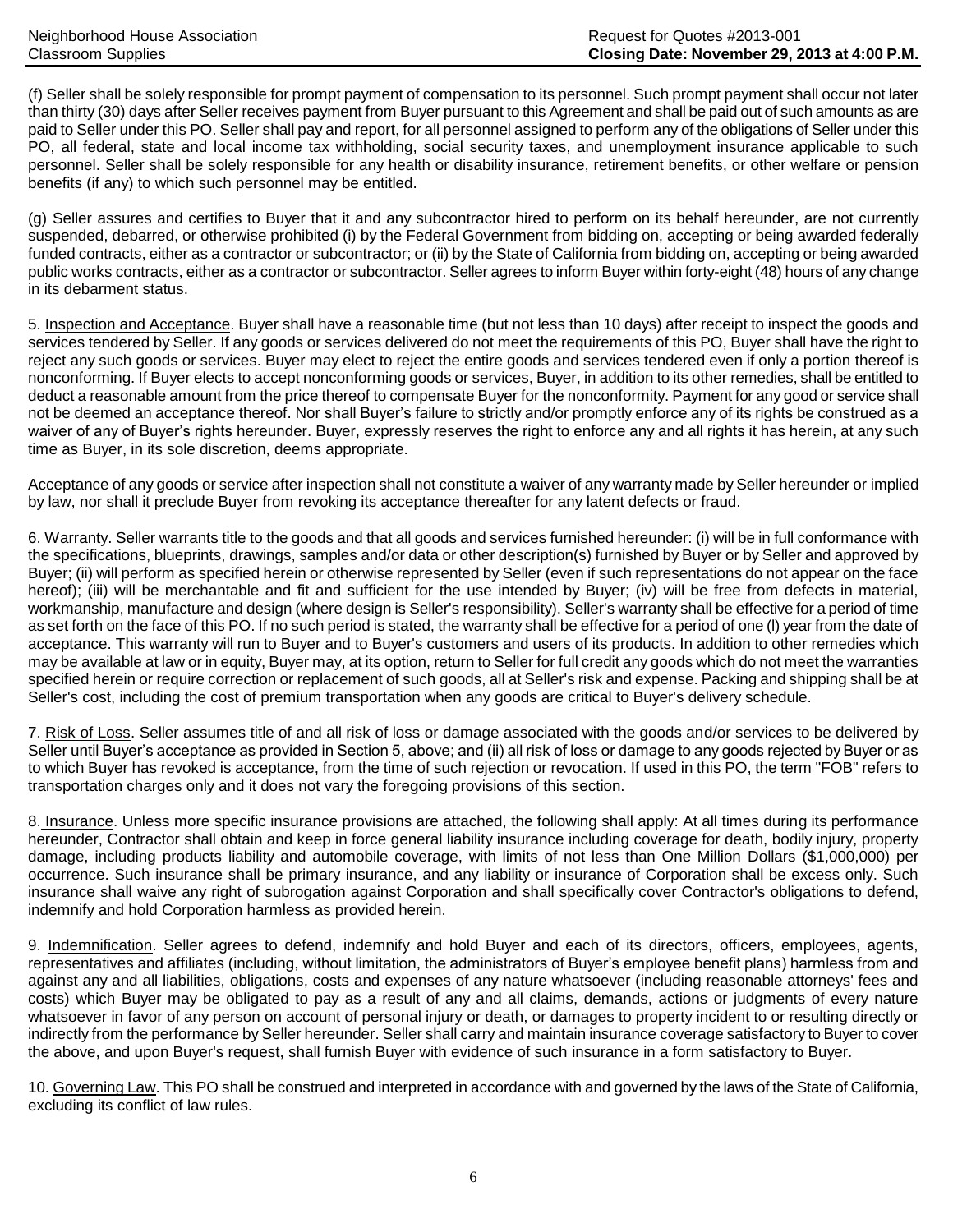11. Compliance with Laws. Seller shall be fully informed of and shall comply with all applicable federal, state and local laws, ordinance, rules and regulations in the manufacture and sale of the goods and performance of the services subject to this PO, regardless of whether any applicable laws, rules and/or regulations are expressly referenced herein. Seller will defend and hold Buyer harmless for any loss, damages, fines or such other costs arising from or caused in any way by any actual or alleged violation of any federal, state or local law, ordinance, rule or regulation.

12. Independent Contractor Status. Seller is and shall remain an independent contractor. Neither Seller nor its agents or employees shall act as officers, agents, or employees of Buyer. Seller shall be solely responsible for (i) all of its hiring/firing decisions; (ii) supervising its workers and working conditions; (iii) all taxes and applicable withholdings; (iv) wages and hours; and (v) other statutory obligations with respect to amounts paid by Buyer to Seller. Seller has no authority to assume or create any commitment or obligation on behalf of Buyer, or to bind Buyer in any manner.

13. Signature Authority. If Seller is a corporation, partnership, trust, individual or other entity, the individual signing this PO on behalf of Seller represents to Buyer that he or she has full authority to do so, has received all required consents, and that his/her signature is the only signature required to bind Seller.

14. Counterparts/Facsimile Signature. This PO may be executed in two (2) or more counterparts and by facsimile, each of which shall be deemed to be an original, but all of which together shall constitute one and the same instrument.

(Company Legal Name & Address)

(Print Name of Authorized Signing Official & Title of Position)

 $\overline{\phantom{a}}$  , and the set of the set of the set of the set of the set of the set of the set of the set of the set of the set of the set of the set of the set of the set of the set of the set of the set of the set of the s

\_\_\_\_\_\_\_\_\_\_\_\_\_\_\_\_\_\_\_\_\_\_\_\_\_\_\_\_\_\_\_\_\_\_\_\_\_\_\_\_\_\_\_\_\_\_\_\_\_\_\_\_\_\_\_\_\_\_\_\_\_\_\_\_\_\_\_\_\_\_

 $\overline{\phantom{a}}$  , and the contribution of the contribution of the contribution of the contribution of the contribution of the contribution of the contribution of the contribution of the contribution of the contribution of the (Signature of Authorized Official and Date)